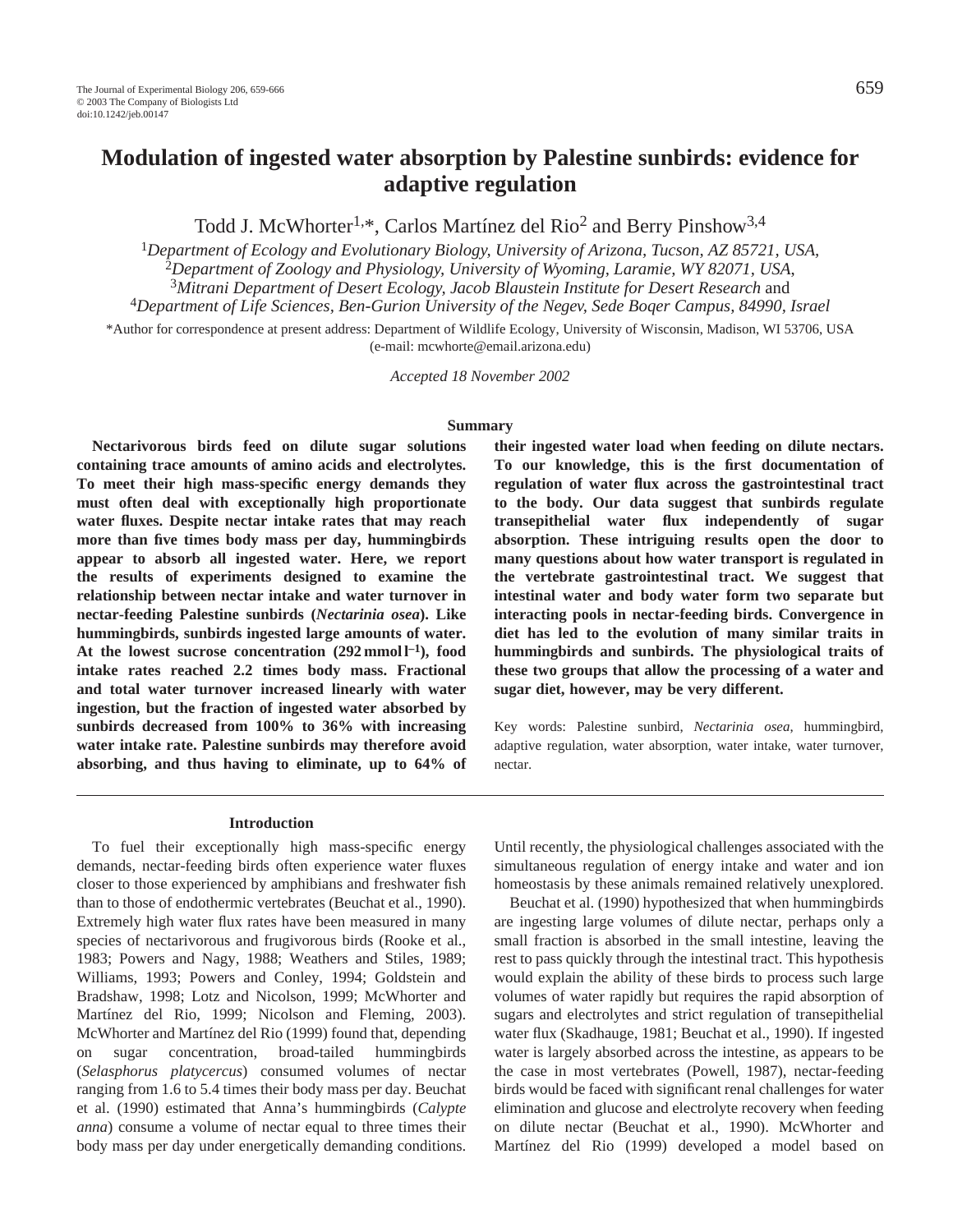pharmacokinetic techniques to estimate the fractional absorption of ingested water across the gastrointestinal tract of birds. Their model estimates fractional water absorption as the proportion of ingested water that contributes to body water turnover (McWhorter and Martínez del Rio, 1999). McWhorter and Martínez del Rio (1999) tested and rejected the hypothesis of Beuchat et al. (1990) in broad-tailed hummingbirds; they found that approximately 80% of ingested water contributed to the turnover of the body water pool and that fractional water absorption was not correlated with food or water intake rate or diet energy density.

Although nectar-feeding birds are convergent in diet, and indeed often in appearance and behavior, it is unclear if the physiological mechanisms by which they cope with a nectar diet are also convergent. Nectar poses peculiar problems to the animals that feed on it because it is a relatively dilute solution of sugars containing trace amounts of amino acids and electrolytes (Baker, 1975, 1977; Baker and Baker, 1983). Here, we revisit the hypothesis of Beuchat et al. (1990) in another lineage of nectar-feeding birds. We report the results of experiments designed to examine the relationship between nectar intake, water absorption and water turnover in the Palestine sunbird [*Nectarinia osea* (Bonaparte 1856)], an Old World nectarivore in the family Nectariniidae. Based on previous measurements in hummingbirds, we hypothesized that water absorption by sunbirds would be essentially complete at all sucrose concentrations naturally encountered in floral nectars. Alternately, we hypothesized that if water absorption were modulated, fractional absorption would decrease to some obligatory minimum with increasing water intake. This hypothesis was based on the observation that nutrient absorption does not take place without concomitant transport of water, whether *via* hydration spheres of molecules in nutrient transporters (e.g. Loo et al., 1996, 1998) or paracellular solvent drag (e.g. Pappenheimer and Reiss, 1987; Pappenheimer, 1990). As a corollary to our alternate hypothesis, we predicted that absorbed water loads would be greater when sugar assimilation rates are higher. Because researchers generally assume that water turnover in nectarfeeding animals can be used to approximate nectar intake, given that ingested water comes only from food (von Helversen and Reyer, 1984; Kunz and Nagy, 1988; Powers and Nagy, 1988; Weathers and Stiles, 1989; Tiebout and Nagy, 1991), our results also test the primary assumption of a significant body of work on the field energetics and water fluxes of nectarivorous animals.

### **Materials and methods**

### *Bird capture and maintenance*

Male Palestine sunbirds *Nectarinia osea* (Bonaparte 1856) (body mass 5.74±0.07 g, *N*=10) were captured with drop nets on the grounds of Midreshet Ben-Gurion, home of the Sede Boqer Campus of Ben-Gurion University of the Negev, Israel (30°51′ N, 34°46′ E; Israel Nature and National Parks Protection Authority permits 5981 and 7686). The birds were housed individually in outdoor aviaries  $(1.5 \text{ m} \times 1.5 \text{ m} \times 2.5 \text{ m})$ and fed a maintenance diet of two artificial nectar solutions between experiments. The diets included a 20–25% sucrose equivalent solution and a 15% sucrose solution supplemented with a soy protein infant formula (Isomil™; Abbott Laboratories, Abbott Park, IL, USA) diluted to approximately 2.5 g protein per 100 g sucrose. Food and water were available *ad libitum*. Birds were also offered freshly killed fruit flies (*Drosophila* spp.) at least twice a week. During experiments, birds were housed individually in opaque Plexiglas cages  $(0.3 \text{ m} \times 0.3 \text{ m} \times 0.3 \text{ m})$  with individual light sources. The front of these cages was coated with a reflective Mylar™ polyester film to create a one-way mirror effect that permitted observation of birds in a darkened room with minimal disturbance. One of the perches in the center of each cage was fitted to hang from an electronic balance (Scout II 200 g×0.01 g; Ohaus Corporation, Florham Park, NJ, USA) so body mass could be monitored continuously. Birds were allowed to acclimate to cages and experimental temperatures for 2–3 days before experiments began and were left undisturbed in outdoor aviaries for a minimum of 7 days between trials. The study was conducted using light cycles that matched the natural photoperiod (13.25–14.5 h light). Birds were fed experimental diets, which consisted of sucrose solutions made with distilled water, for a minimum of 24 h before trials began. The food intake rates of Palestine sunbirds that have been switched among diets of varying energy density stabilize within 4 h (T. J. McWhorter, C. Martínez del Rio and B. Pinshow, unpublished data).

## *Experimental design*

## *Experiment 1: fractional absorption of ingested water as a function of water intake rate*

We relied on the behavioral responses of nectar-feeding birds to food of varying energy density in the design of this experiment. Typically, nectar-feeding birds decrease their food intake rate with increasing sugar concentration (Martínez del Rio et al., 2001). Manipulation of sugar concentration therefore leads to a wide range of variation in the quantity of food ingested. We used a repeated-measures design in which we measured water absorption in four sunbirds fed on four dietary sugar concentrations  $(292 \text{ mmol l}^{-1}, 584 \text{ mmol l}^{-1},$  $876$  mmol l<sup>-1</sup> and 1168 mmol l<sup>-1</sup> sucrose) at one ambient temperature (30 $\pm$ 2 $\degree$ C), randomizing the order in which diets were presented to subjects.

# *Experiment 2: fractional absorption of ingested water as a function of sucrose assimilation*

When ambient temperatures decrease, birds must consume and assimilate more sugar to meet increased energy demands for thermoregulation. We measured water absorption in six sunbirds feeding on  $584$  mmol  $l^{-1}$  sucrose solutions at both  $15\pm1\degree$ C and  $30\pm2\degree$ C in a repeated-measures design to determine the effect of sucrose assimilation rate. We randomized the order in which subjects were exposed to the two temperatures.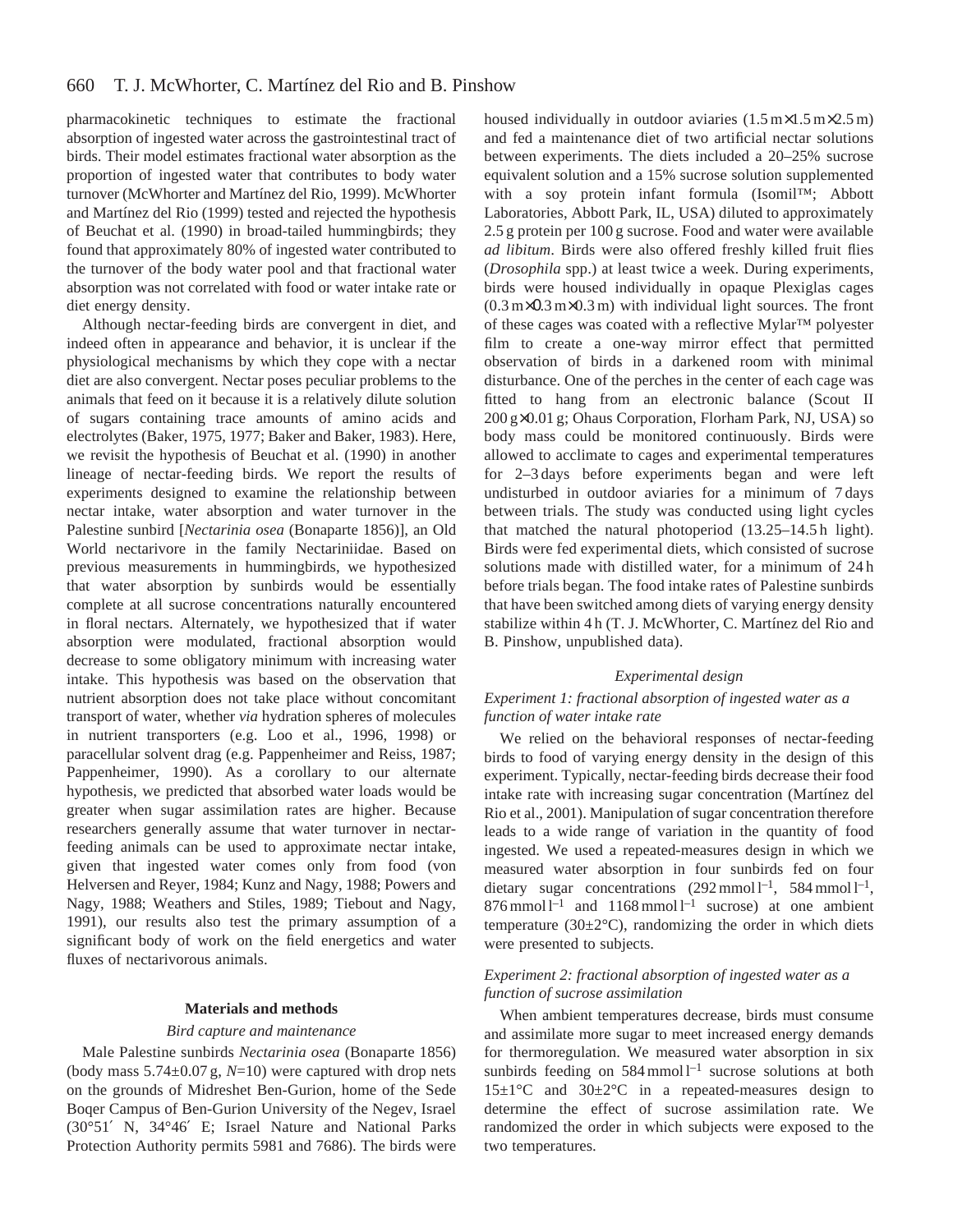## *Experimental measurements*

Water turnover rates were estimated by injecting  $1.85\times10^{5}$  Bq of  $^{3}$ H<sub>2</sub>O in 15 µl of distilled water into the pectoralis of each bird approximately 1.5 h after the lights came on. Injection volumes were verified gravimetrically by weighing syringes (25 µl; Hamilton Company, Reno, NV, USA) to the nearest 0.0001 g before and after injection. Excreted fluid samples were collected, using glass microcapillary tubes, immediately after excretion and placed in separate scintillation vials. Samples were collected at irregular intervals for approximately 30 h, excluding the dark portion of the photoperiod during which sunbirds do not excrete. Sample collection was not initiated until approximately 40 min after injection, allowing sufficient time for complete equilibration of  ${}^{3}H$  with body water (estimates of equilibration time vary from 15 min to 30 min in small birds; Williams and Nagy, 1984; Speakman, 1997). Liquid scintillation cocktail (ACS II; Amersham, Piscataway, NJ, USA) was added to all excreted fluid and injection samples, which were counted, correcting for quench and lumex, in a Packard Tri-Carb 1600TR Liquid Scintillation Analyzer. Fractional water turnover rate  $(K<sup>3</sup>H)$ ; measured in h<sup>-1</sup>) was estimated by fitting negative exponential functions to the relationship between the specific activity of  ${}^{3}$ H in excreted fluid and time. In most cases,  ${}^{3}H$  specific activity was high enough on the second day to estimate water turnover and absorption. Because birds were not injected on the second day, these measurements provided a test for the effects of handling and injection on water turnover and absorption during the first day. Food intake rate  $(\mu l \, h^{-1})$  was recorded over the course of each experimental trial by measuring the change in food level to the nearest 0.5 mm in a tube of constant internal diameter, correcting for evaporation and food spillage.

Total body water volume (TBW; measured in µl) was estimated using isotope dilution (Nagy, 1983; Speakman, 1997). Briefly, a small blood sample (approximately 50 µl) was taken approximately 4 h after injection by puncturing the brachial vein. The water microdistilled from this sample (Nagy, 1983) was analyzed for specific activity of  ${}^{3}H$  as described above. The slope of the relationship between specific activity of  ${}^{3}H$  in excreted fluid and time was extrapolated to the zero time concentration of marker in body water. We used this modification of the isotope dilution technique described by Speakman (1997) because of the sensitivity of small birds to repeated blood sampling. We assumed that the rate of disappearance of marker from the blood was equal to the rate of appearance in the excreted fluid. The specific activity of marker in each fluid would, of course, not be equal because of renal and post-renal modification of urine and the mixing of urine with gut contents. After the final experimental run, one bird was killed with CO<sub>2</sub> and dried to constant mass at 80°C to confirm TBW estimated by isotope dilution. The TBW of this bird measured by dehydration (3591 µl or 63.8% of body mass) was 1.6% higher than the average volume for this individual estimated by isotope dilution.

## *Estimating water absorption in sunbirds*

We used the mass balance approach developed by McWhorter and Martínez del Rio (1999) to estimate the fraction of ingested water that was absorbed by sunbirds (*f*W). Simply stated, this method determines the proportion of ingested water that contributes to the turnover of the TBW pool. Assuming that birds were in neutral water balance, *fw* was estimated as:

$$
f_{\rm W} = (K_{\rm H} \times \rm TBW - \dot{V}_{\rm M}) \dot{V}_{\rm I}^{-1},
$$
 (1)

where  $\dot{V}_1 (\mu I h^{-1})$  is the rate of water intake, and  $\dot{V}_M (\mu I h^{-1})$  is the rate of metabolic water production. We assumed that metabolic water production was due only to carbohydrate catabolism. Indeed, the respiratory quotient (RQ) of actively feeding sunbirds and hummingbirds indicates carbohydrate catabolism (RQ=1.0; C. Hambly, B. Pinshow, E. J. Harper and J. R. Speakman, unpublished data; Suarez et al., 1990; Powers, 1991). Birds in this study were in mass balance during all experimental trials, so we further assumed that the rate of carbohydrate catabolism was equal to the rate of sucrose assimilation. We calculated the rate of sucrose assimilation as the product of sucrose intake rate and assimilation efficiency. Sucrose assimilation efficiency was estimated as the fraction of ingested sucrose that was assimilated in an independent set of experiments (0.9992±0.0004, mean ± S.D., *N*=8). Sucrose assimilation efficiency was independent of sugar concentration.

## *Statistical analysis*

## *Experiment 1*

To describe the relationship between fractional water . absorption  $(f_w)$  and water intake rate  $(\dot{V}_I)$  and to assess differences among subjects and treatment days, we constructed a linear model with  $f_{W}$  as a dependent variable, and the reciprocal of water intake  $(\dot{V}_I^{-1})$ , individual bird and treatment day as independent variables. We used the reciprocal . transformation of  $V_I$  to obtain a linear relationship (i.e.  $f_{\text{W}} = a + bV_1^{-1}$ , where a and b are constants) because visual inspection of the relationship between  $f_W$  and  $\dot{V}_I$  resembled a hyperbola that tended asymptotically to a constant value for . large values of *V* I. Because relationships between volumetric food intake and sugar concentration in nectar-feeding birds are power functions (Martínez del Rio et al., 2001), we determined the effects of subject and treatment day on food, water and sucrose intake rates using linear models of loge-transformed intake and sucrose concentration data. We similarly used loge-transformed data to determine the significance of the relationship between water absorbed per mass sucrose assimilated and sucrose concentration. We used linear models on untransformed data to assess significance and subject and treatment day effects in all other cases. Analysis of covariance (ANCOVA) was used to check for differences in the slope of the relationship between water flux and water intake between sunbirds and hummingbirds. We used the Spearman rank correlation test to check for a correlation between diet sucrose concentration and sucrose intake rate.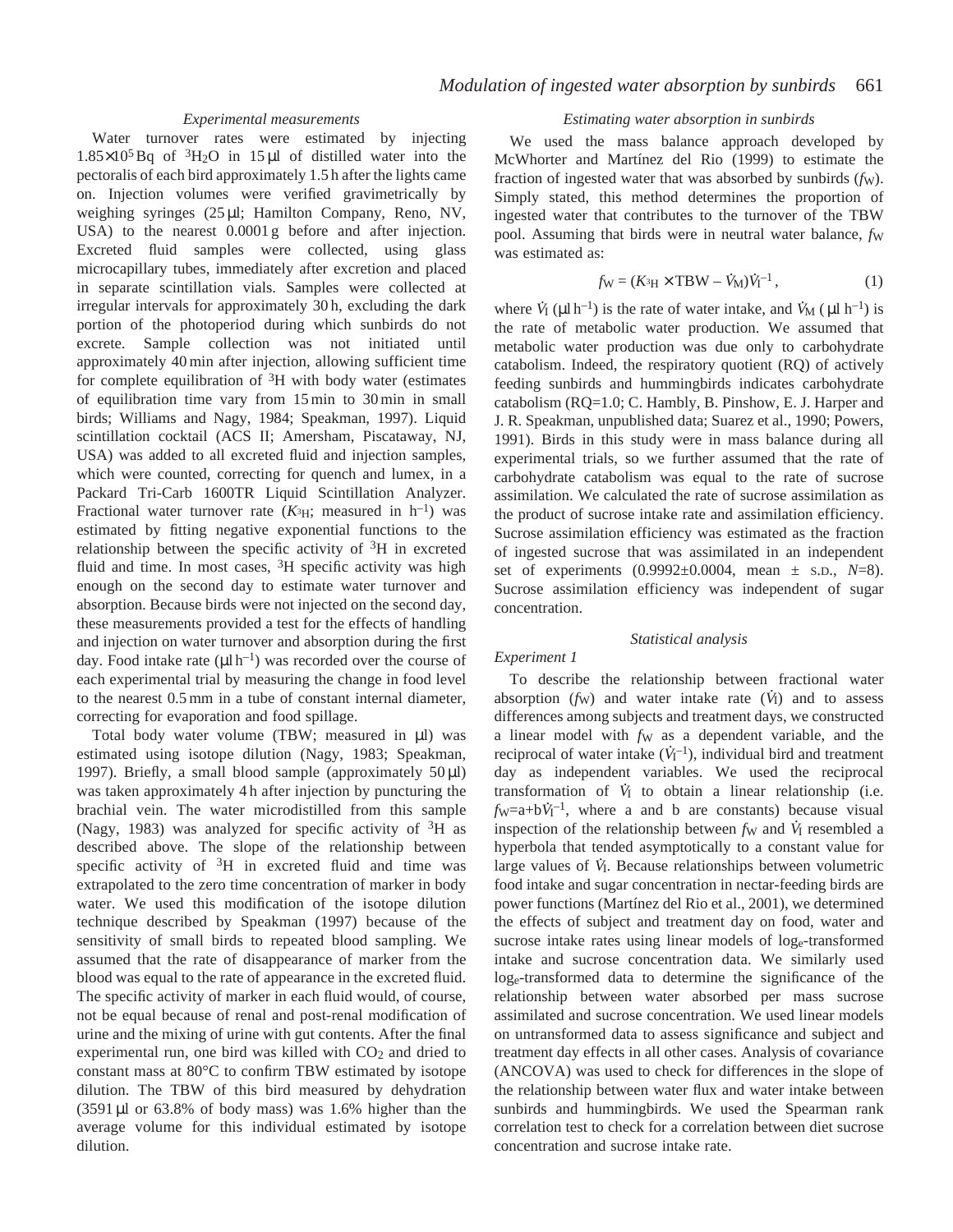### *Experiment 2*

Repeated-measures analysis of variance (RM-ANOVA) was used to test for differences in food and sucrose intake rates, fractional water absorption, water absorbed per mass of sucrose assimilated, and the total absorbed water load between temperatures.

All values are presented as means  $\pm$  S.E.M.

## **Results**

## *Experiment 1: fractional absorption of ingested water as a function of water intake rate*

Sunbirds consumed significantly less food as dietary sucrose concentration increased (*F*1,29=107.0, *P*<0.0001; Fig. 1B). There was no significant effect of subject (*F*3,29=1.7, *P*>0.1) or



Fig. 1. Behavioral responses of sunbirds to varying sucrose concentration in food. (A) The rate of sugar intake did not increase significantly with sucrose concentration (*r*s=0.12, *P*=0.49, *N*=35). Mean sucrose intake was  $77.17 \pm 3 \text{ mg h}^{-1}$   $(17.94 \pm 0.7 \text{ kJ day}^{-1})$ . (B) Volumetric food intake rate declined significantly with dietary sucrose concentration  $(F_{1,29}=107.0, P<0.0001)$ . The relationship was well described by a power function  $(r^2=0.76)$  with an exponent that was not significantly different from 1.0 (*t*=–1.52, d.f.=33, *P*>0.1). Changes in food energy density from  $0.292 \text{ mol } l^{-1}$  to  $1.168 \text{ mol } l^{-1}$ sucrose led to an approximately 3.5-fold variation in food (and thus water) intake. The right-hand axis shows food intake in multiples of body mass (5.74±0.07 g, *N=*4) per 14 h. At low sucrose concentrations, sunbirds consumed 0.8–2.2 times their body mass in food in 14 h of daylight.

treatment day  $(F_{1,29}=1.5, P>0.2)$  on food intake rate, so we removed these variables from the model. The relationship between food intake and sucrose concentration was adequately described by a power function ( $y=231.77x^{-0.87}$ ,  $r^2=0.76$ ; Fig. 1B). The exponent of this relationship was not significantly different from 1.0 (*t*=–1.52, d.f.=33, *P*>0.1). Hence, although food, and thus water, intake rate varied approximately 3.5-fold between the lowest and the highest sucrose concentration, sunbirds did not increase their sucrose intake significantly with increasing sucrose concentration  $(r_s=0.12, P=0.49, N=35; Fig. 1A)$ . Sucrose intake averaged  $77.17\pm3$  mg h<sup>-1</sup> (17.94 $\pm$ 0.7 kJ day<sup>-1</sup>). At low sucrose concentrations, sunbirds consumed 0.8–2.2 times their body mass in food in 14h of daylight (Fig. 1B).

The relationships between the specific activity of  ${}^{3}H$  in excreted fluid  $(d.p.m.  $\mu l^{-1}$ )$  and time were well described by exponential functions (*r*<sup>2</sup> ranged from 0.57 to 0.96, *N*=35). The decline in the specific activity of  ${}^{3}H$  in excreted fluid with time therefore seemed to follow one-compartment, first-order kinetics. Fractional water turnover rate ranged from  $0.037$  h<sup>-1</sup> to  $0.117 h^{-1}$  and was linearly correlated with water intake rate  $(F_{1,29}=169.50, P<0.0001)$ . Because there was no significant effect of subject  $(F_{3,29}=1.4, P>0.2)$  or treatment day  $(F_{1,29}=2.0,$  $P > 0.1$ ) on  $K_{\rm H}$  as a function of  $\dot{V}_{\rm I}$ , we removed these variables from the model and estimated a common relationship  $(K<sub>3H</sub>=1.15\times10^{-4}V<sub>I</sub>+0.03; r<sup>2</sup>=0.84)$ . When birds were feeding on the most dilute nectar  $(292 \text{ mmol }1^{-1}$  sucrose), approximately 10% of their TBW pool was turning over each hour. Average TBW estimated by isotope dilution was  $3470 \pm 86 \mu l$  (or 63.6±0.7% of body mass, *N*=4).



Fig. 2. Fractional absorption of ingested water (*fw*) across the gut of Palestine sunbirds ranged from 0.33 to 1.02 (mean  $\pm$  s.e.m., 0.59±0.04, *N*=35) and declined significantly and non-linearly with water intake rate  $(F_{1,29}=40.03, P<0.0001, r<sup>2</sup>=0.54)$ . Palestine sunbirds may therefore avoid absorbing up to 64% of ingested water when feeding on dilute nectars. In sunbirds feeding on 584 mmol  $l^{-1}$ sucrose solutions, *fw* was not significantly different between 15°C (filled circles) and  $30^{\circ}$ C (unfilled circles;  $0.44 \pm 0.02$  *vs*  $0.43 \pm 0.02$ , respectively; *F*1,5=0.22, *P*=0.66).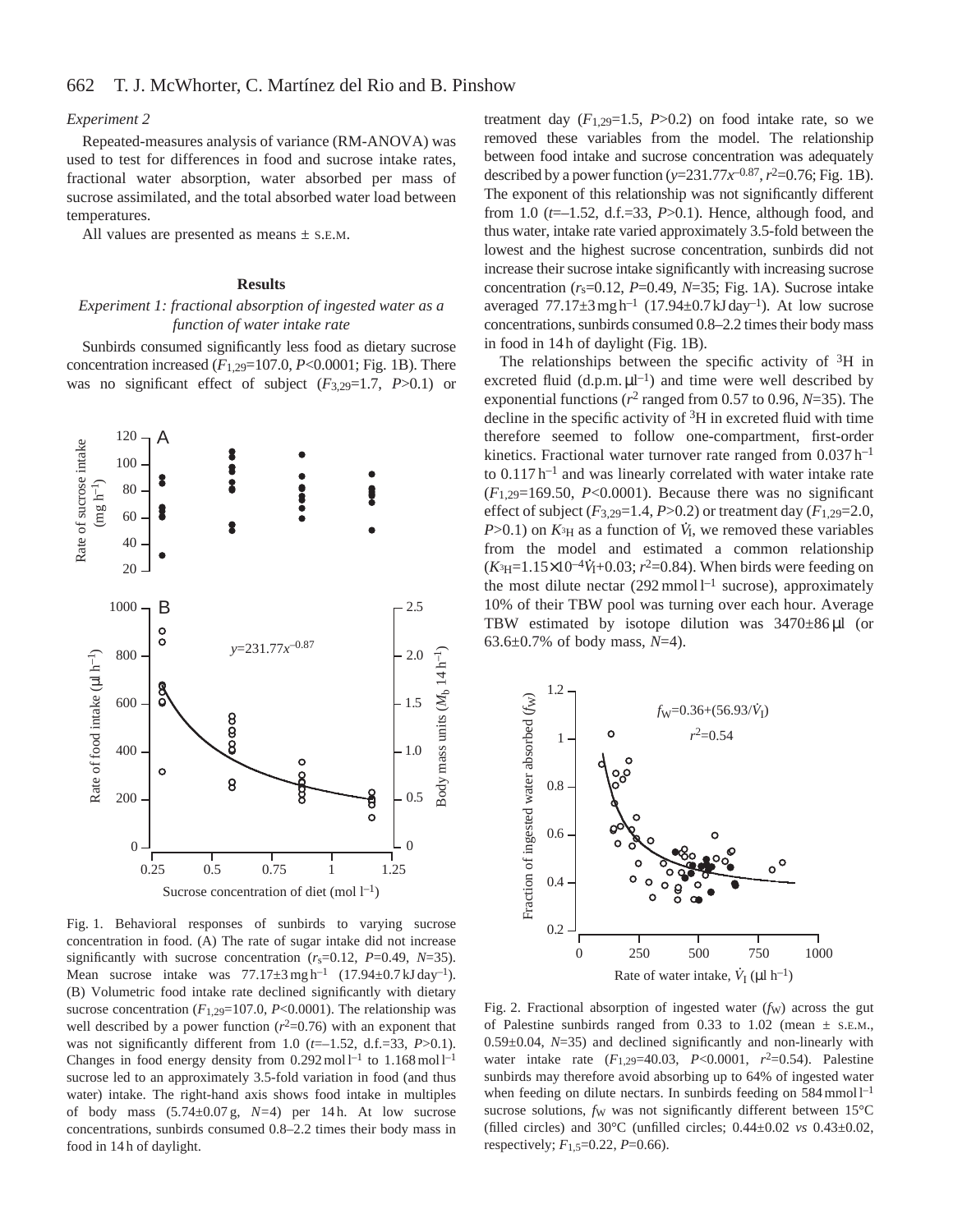Fractional water absorption (*fw*) ranged from 0.33 to 1.02 (averaging 0.59±0.04, *N*=35). Because we found no significant effect of subject  $(F_{3,29}=0.29, P>0.8)$  or treatment day  $(F_{1,29}=3.1, P>0.08)$  on  $f_{\rm W}$ , but a highly significant effect of  $\dot{V}_{\rm I}^{-1}$  $(F_{1,29}=40.03, P<0.0001)$ , we estimated a common relationship between  $f_W$  and  $\dot{V}_1^{-1}$ . The reciprocal transformation adequately described the relationship between  $f_{\rm W}$  and  $\dot{V}_{\rm I}$  (Fig. 2). These results suggest that Palestine sunbirds may avoid absorbing up to 64% (1–0.36=0.64) of ingested water when feeding on dilute nectars. Fractional water absorption was also positively correlated with sugar concentration in food  $(y=0.32x+0.37)$ , *r*2=0.34, *F*1,29=17.13, *P*<0.0003), which is not surprising given the negative relationship between water intake rate and sucrose concentration. Because we found no significant effects of subject  $(F_{3,29}=0.43, P>0.7)$  or treatment day  $(F_{1,29}=0.86,$ *P*>0.3) on *fw* as a function of sucrose concentration, we removed these variables from the model. Water flux estimated from fractional water turnover rate  $(K<sup>3</sup>H)$  and total body water (TBW) measurements ranged from  $112.97 \mu l \, h^{-1}$  to  $463.83 \mu l \, h^{-1}$  and increased linearly with water intake rate (*F*1,29=237.29, *P*<0.0001). Because we found no effects of subject  $(F_{3,29}=0.2, P>0.8)$  or treatment day  $(F_{1,29}=1.95,$  $P > 0.1$ ), we estimated a common relationship between water flux and water intake rate  $(K_{\rm H} \times TBW = 0.42V_{\rm H} + 81.64; r^2 = 0.89;$ Fig. 3). The slope of this relationship was significantly less than 1.0 (0.42±0.03, *t*=22.8, d.f.=33, *P*<0.001) and significantly lower than that of the same relationship in broadtailed hummingbirds (ANCOVAslopes *F*1,35=27.8, *P*<0.0001).



Fig. 3. Water flux in sunbirds (filled circles) estimated from fractional water turnover rate  $(K<sup>3</sup>H)$  and total body water (TBW) measurements ranged from  $112.97 \mu l \, h^{-1}$  to  $463.83 \mu l \, h^{-1}$  and increased linearly with water intake rate  $(r^2=0.89, F_{1,29}=237.29,$ *P*<0.0001). The slope of this relationship was significantly less than 1.0 (slope ± S.E.M.=0.42±0.03, *t*=22.8, d.f.=33, *P*<0.001), and significantly lower than that of the same relationship in broad-tailed hummingbirds (unfilled diamonds; slope ± S.E.m.=0.88±0.05, ANCOVAslopes *F*1,35=27.8, *P*<0.0001; data for hummingbirds from McWhorter and Martínez del Rio, 1999).

The volume of water absorbed per mass of sucrose assimilated ( $\mu$ l mg<sup>-1</sup>) declined significantly with the sucrose concentration of the diet ( $y=1.47x^{-0.9}$ ,  $r^2=0.78$ ,  $F_{1,29}=106.66$ , *P*<0.0001; Fig. 4A). There was no significant effect of subject (*F*3,29=0.5, *P*>0.6) or treatment day (*F*1,29=0.44, *P*>0.5), so we removed these variables from the model. Absorbed water load  $(f_W \times V_I)$ ; measured in  $\mu l h^{-1}$ ) was positively correlated with food intake rate  $(F_{1,29}=152.53, P<0.0001; Fig. 4B)$ . There was no significant effect of subject  $(F_{3,29}=0.64, P>0.5)$  or treatment day  $(F_{1,29}=0.83, P>0.3)$ , so we removed these variables from the model and estimated a common relationship (*y*=0.40*x*+25.09, *r*2=0.84).

## *Experiment 2: fractional absorption of ingested water as a function of sucrose assimilation*

Sunbirds feeding on  $584 \text{ mmol } l^{-1}$  sucrose solutions consumed approximately 1.3 times more food and sucrose at



Fig. 4. Water absorption as a function of sucrose assimilation and food intake rate in sunbirds. (A) The volume of water absorbed per mass of sucrose assimilated declined significantly with the sucrose concentration of the diet  $(r^2=0.78; F_{1,29}=106.66, P<0.0001)$ , despite constant sucrose intake, suggesting that sunbirds regulate transepithelial water flux independently of sugar absorption. (B) The absorbed water load (fractional absorption of ingested water × water intake rate) was positively correlated with food intake rate  $(r^2=0.84;$ *F*1,29=152.53, *P*<0.0001).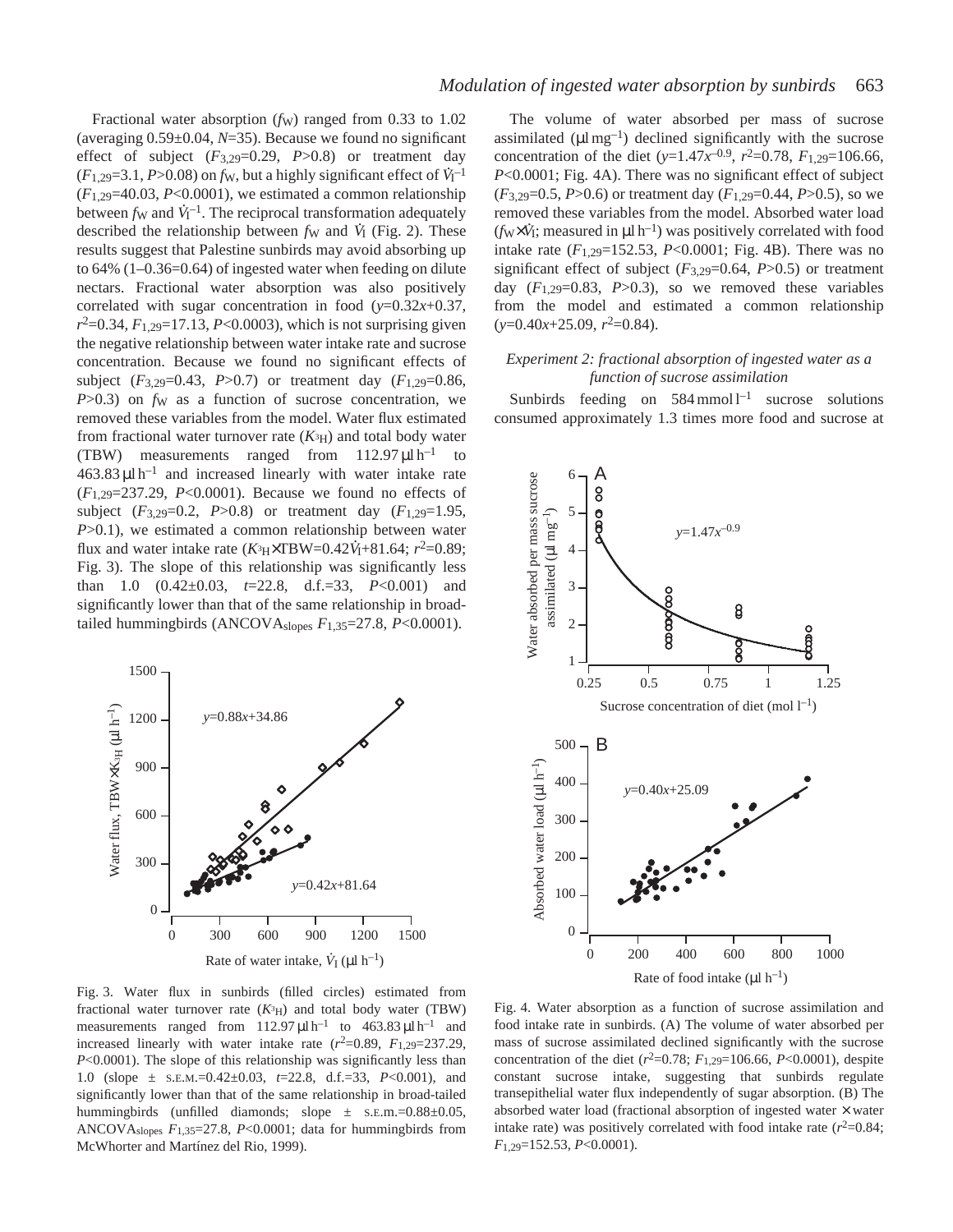15°C than at 30°C (624.52±29.83 µl h–1 *vs* 487.23±25.47 µl h–1 and  $124.84 \pm 5.96$  mg h<sup>-1</sup> *vs*  $97.4 \pm 5.09$  mg h<sup>-1</sup>, respectively;  $F_{1,5}=6.6$ ,  $P=0.05$  for both variables). These values translate into energy intake rates of  $29.01 \pm 1.39 \text{ kJ day}^{-1}$  and  $22.64 \pm 1.18$  kJ day<sup>-1</sup>, respectively. Fractional water absorption was not significantly different between temperatures (0.44±0.02 *vs* 0.43±0.02 at 15°C and 30°C, respectively;  $F_{1,5}=0.22$ ,  $P=0.66$ ; Fig. 2). The volume of water absorbed per mass sucrose assimilated did not differ between temperatures  $(1.94\pm0.09 \,\mu\text{m} \text{g}^{-1}$  *vs*  $1.88\pm0.08 \,\mu\text{m} \text{g}^{-1}$  at  $15^{\circ}\text{C}$  and  $30^{\circ}\text{C}$ , respectively;  $F_{1,5}=0.21$ ,  $P=0.67$ ). Although the absorbed water load ( $f_W \times V_I$ ) was approximately 1.3 times greater at 15°C than at 30°C, it did not differ significantly between treatments  $(237.34 \pm 11.49 \,\mu\text{J} \cdot \text{h}^{-1}$  *vs*  $184.72 \pm 14.46 \,\mu\text{J} \cdot \text{h}^{-1}$ , respectively;  $F_{1,5}=5.06$ ,  $P=0.074$ ). We suspect that lack of statistical significance in this case was the result of low power due to small sample sizes.

#### **Discussion**

Nectar-feeding birds vary their food intake rate in response to sugar concentration; sunbirds in this study maintained constant rates of energy intake despite a 3.5-fold variation in food intake rate between the lowest and the highest sucrose concentrations (Fig. 1). This behavioral response allowed us to explore their physiological responses to a wide range of ingested water loads. Contrary to our hypothesis, and in contrast to the results reported by McWhorter and Martínez del Rio (1999) for broad-tailed hummingbirds, the fraction of ingested water absorbed (*f<sub>W</sub>*) by Palestine sunbirds decreased with water intake rate (Fig. 2). The functional relationship between *fw* and water intake rate was an asymptotic function that tended towards 0.36 as ingested water load became large. This result implies that sunbirds can avoid absorbing, and thus having to eliminate, up to 64% of their ingested water load when feeding on dilute nectars. To our knowledge, this is the first documentation of apparent regulation of water flux across the gastrointestinal tract to the body in vertebrates.

Although fractional absorption decreased with increasing sucrose concentration, the absorbed water load increased with food intake rate (Fig. 4B). The volume of water absorbed per mass sucrose assimilated decreased with sucrose concentration in food (Fig. 4A), despite constant sucrose intake. This suggests that sunbirds can regulate transepithelial water flux independently of sugar absorption. These intriguing results open the door to many questions about how water transport is regulated in the vertebrate gastrointestinal tract. In this discussion, we explore the differences in water turnover and fractional absorption between sunbirds and hummingbirds, members of separate evolutionary radiations of nectar-feeding birds. We posit that differences in mechanisms of sugar absorption and mass-specific food intake rates between these groups may explain the apparent ability of sunbirds to modulate water absorption. We discuss the implications of our findings for estimating food intake in nectarivorous animals based on water flux rates and suggest that intestinal water and body water form two separate but interacting pools in nectarfeeding birds.

Our results provide empirical support for the hypothesis posed by Beuchat at al. (1990) for nectar-feeding birds. Sunbirds did not absorb all ingested water, and the fraction of water absorbed in the intestine decreased with the ingested water load. Our results and those of McWhorter and Martínez del Rio (1999) highlight important differences between sunbirds and hummingbirds. Fractional water turnover rates in Palestine sunbirds ranged from  $0.037 \, h^{-1}$  to  $0.117 \, h^{-1}$ , while those in broad-tailed hummingbirds ranged from  $0.12 h^{-1}$  to 0.61 h–1 (McWhorter and Martínez del Rio, 1999). In other words, sunbirds feeding on the most dilute nectar  $(292 \text{ mmol }1^{-1}$  sucrose) turned over approximately 10% of their TBW pool each hour, compared with over 50% in hummingbirds. Because daily food intake by broad-tailed hummingbirds may reach 5.4 times their body mass while that of Palestine sunbirds only reaches approximately 2.2 times body mass in birds feeding on  $292 \text{ mmol } 1^{-1}$  sucrose solutions, this difference may not be surprising. However, when similar rates of water intake are considered, hummingbirds and sunbirds show large differences in fractional and total water turnover rates. The slope of the linear relationship between water flux and water intake rate (Fig. 3) provides a relative estimate of the fraction of ingested water that contributes to body water turnover. If 100% of ingested water were contributing to the turnover of the TBW pool at all water intake rates, the slope of this relationship would be equal to 1. The slope of this relationship in sunbirds was significantly less than one and shallower than that of the same relationship in hummingbirds. Sunbirds appear to regulate water flux from the gastrointestinal tract to the body, whereas hummingbirds do not. Convergence in diet has led to the evolution of many similar traits in hummingbirds and sunbirds (e.g. elongated bill, small body size and pugnacity). The physiological traits of these two groups that allow the processing of a water and sugar diet, however, may be very different.

The mechanisms of intestinal water absorption in nectarfeeding birds are unknown but are probably facilitated by sugar uptake. Active transport appears to account for essentially all intestinal glucose absorption in hummingbirds (Karasov et al., 1986). Loo et al. (1996) have shown that the translocation of each glucose molecule by the mammalian intestinal Na+/glucose cotransporter (SGLT1) is coupled with the transport of up to 260 water molecules (potentially transporting 4.8 liters of water per mol of glucose). Hummingbirds, which appear to absorb all ingested water, also exhibit the highest rate of carrier-mediated glucose uptake measured in a vertebrate (Karasov et al., 1986). McWhorter and Martínez del Rio (1999) estimated that the amount of water potentially accompanying mediated glucose absorption in broad-tailed hummingbirds exceeded the water content in food by 1.7–5.5 fold, depending on sucrose concentration. Sunbirds in this study assimilated on average  $3.1 \times 10^{-3} \pm 1.6 \times 10^{-4}$  mol of glucose in 14 h. The mediated uptake of this quantity of glucose could be responsible for the transport of 15 ml of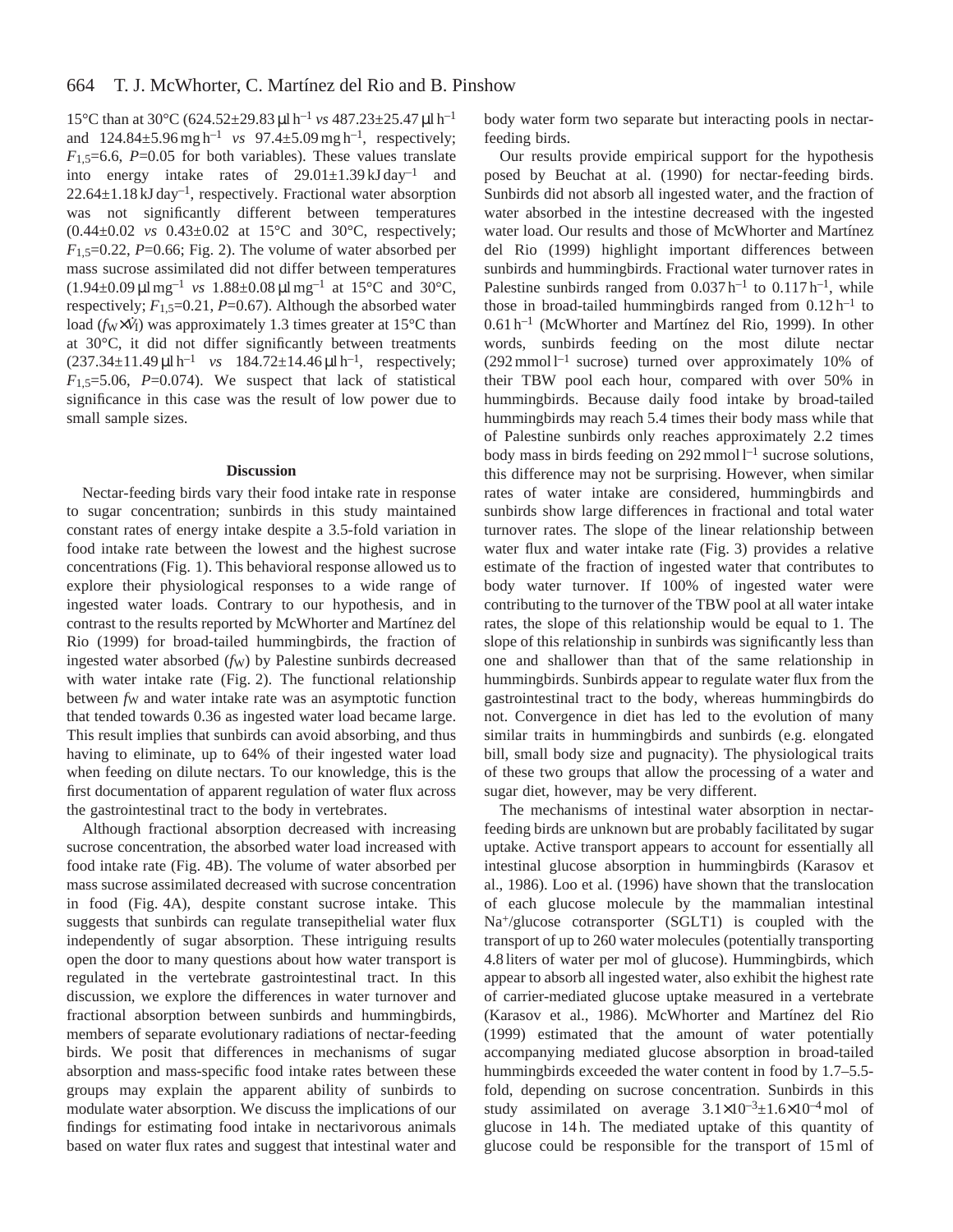water. Average daily water intake by sunbirds in this study ranged from 2 ml to 8.7 ml. As in hummingbirds, this amount exceeds the water ingested in food by a large margin (approximately 1.7–7.5-fold, depending on sucrose concentration). This comparison is perplexing because sunbirds appear to be able to modulate water absorption whereas hummingbirds do not.

Modulation of intestinal water absorption requires the rapid absorption of dissolved sugars and efficient extraction of electrolytes and amino acids present at low levels in ingested nectar (Beuchat et al., 1990). It also requires that the permeability of the intestine to transepithelial water flux is regulated. How may sunbirds regulate water flux while rapidly absorbing osmotically active sugars and electrolytes? One possibility is that the permeability of the intestine to transepithelial water flux by solvent drag increases with sugar concentration. This would require that sunbirds have a low capacity for mediated glucose uptake relative to hummingbirds and significant passive absorption of nutrients at high sugar concentrations. Although passive absorption appears to be insignificant in hummingbirds (Karasov et al., 1986), it is an important route for nutrient absorption in some passerine and psittacine birds (Karasov and Cork, 1994; Caviedes-Vidal and Karasov, 1996; Afik et al., 1997; Chediack et al., 2001). It would be instructive to measure the capacity for mediated glucose uptake and determine whether the magnitude of passive absorption of carbohydrate probes varies with water intake (given constant energy intake) in sunbirds. Another possibility is that water cotransported into enterocytes during mediated nutrient absorption does not contribute to turnover of the TBW pool but rather is secreted rapidly back into the intestinal lumen (Chang and Rao, 1994). Our estimates of the capacity for water absorption *via* mediated Na<sup>+</sup>/glucose cotransport in birds are based on measurements made by Loo et al. (1996) on the mammalian SGLT1 expressed in the *Xenopus* oocyte. Their measurements, however, sought to isolate water transport by that cotransporter and represent one element in a complex membrane system. The links between nutrient absorption, electrolyte balance and the regulation of transepithelial water flux in birds remain unknown.

Beuchat et al. (1990) raised their hypothesis to explain the ability of hummingbirds to cope with extraordinary water fluxes. Daily food intake by broad-tailed hummingbirds may reach 5.4 times their body mass while that of Palestine sunbirds only reaches approximately 2.2 times body mass in birds feeding on  $292 \text{ mmol } l^{-1}$  sucrose solutions. Metabolic massspecific sucrose intake rate  $(mgh^{-1}kg^{-0.75})$  is approximately three times higher in hummingbirds than in sunbirds. Why may sunbirds modulate water absorption while hummingbirds do not? Perhaps there are significant physiological differences in nutrient absorption and the regulation of transepithelial water flux between these groups. It is also possible that the extraordinarily high mass-specific energy demands of hummingbirds lead to water intake rates that simply overwhelm their physiological capacities to regulate water absorption. We speculate that water ingestion and subsequent

absorption are unlikely to constrain energy intake by sunbirds. The apparent ability of sunbirds to modulate water absorption may allow them to feed profitably on dilute floral nectars by minimizing the metabolic cost of recovering glucose and electrolytes filtered in the kidney. Indeed, we have preliminary data suggesting that glomerular filtration rates in sunbirds are lower than expected based on allometric estimates.

## *Implications for doubly labeled water studies*

Water turnover in nectar-feeding animals has often been used to approximate nectar intake, assuming that ingested water comes only from food (von Helversen and Reyer, 1984; Kunz and Nagy, 1988; Powers and Nagy, 1988; Weathers and Stiles, 1989; Tiebout and Nagy, 1991). These approximations are based on the assumption that isotope concentrations in water leaving the body are the same as those in the body water at the same time (Lifson and McClintock, 1966). Differences in isotope concentrations between these pools can arise from both physical and biological fractionation (Lifson and McClintock, 1966; Speakman, 1997; Visser et al., 2000). Biological fractionation is due to incomplete mixing of the isotope label between the body and ingested water. Although physical fractionation can be accounted for mathematically, the issue of incomplete mixing has received very little attention (Visser et al., 2000). Nagy and Costa (1980) argued that biological fractionation might occur in birds eating bulky, energy-dilute foods with consequent high gastrointestinal passage rates, but there are no data to support this argument. Visser et al. (2000) recently determined that ingested water reaches isotopic equilibrium with the body water pool regardless of water intake rate in red knots (*Calidris canutus*), which may have water fluxes up to 17 times greater than predicted for free-living birds. By contrast, our results and those of McWhorter and Martínez del Rio (1999) suggest that biological fractionation is occurring in nectar-feeding birds, i.e. that intestinal water and body water form two separate but interacting pools. Our model estimates the proportion of ingested water that contributes to the turnover of the TBW pool. We assumed that the rates of appearance of marker in excreted fluid and disappearance from TBW were equal, rather than assuming that the concentrations of markers were equal. If complete equilibration of intestinal water and body water were occurring, our model would estimate *fw* as 1.0 regardless of water flux rate, which was not the case for either sunbirds or hummingbirds. Thus, our results tell a cautionary tale for the estimation of food intake based on water flux rates in nectar-feeding animals: nectar intake will be underestimated if water absorption is not complete. Our data also suggest that additional attention needs to be paid to the issue of biological fractionation when using stable and radioactive hydrogen isotopes to measure whole body rates of water turnover in animals.

We are grateful to Lizanne Roxburgh, Mariela Leiderman, Efrat Elimelich and Itzick Vatnick for expert assistance with experiments. Catherine Hambly generously provided access to